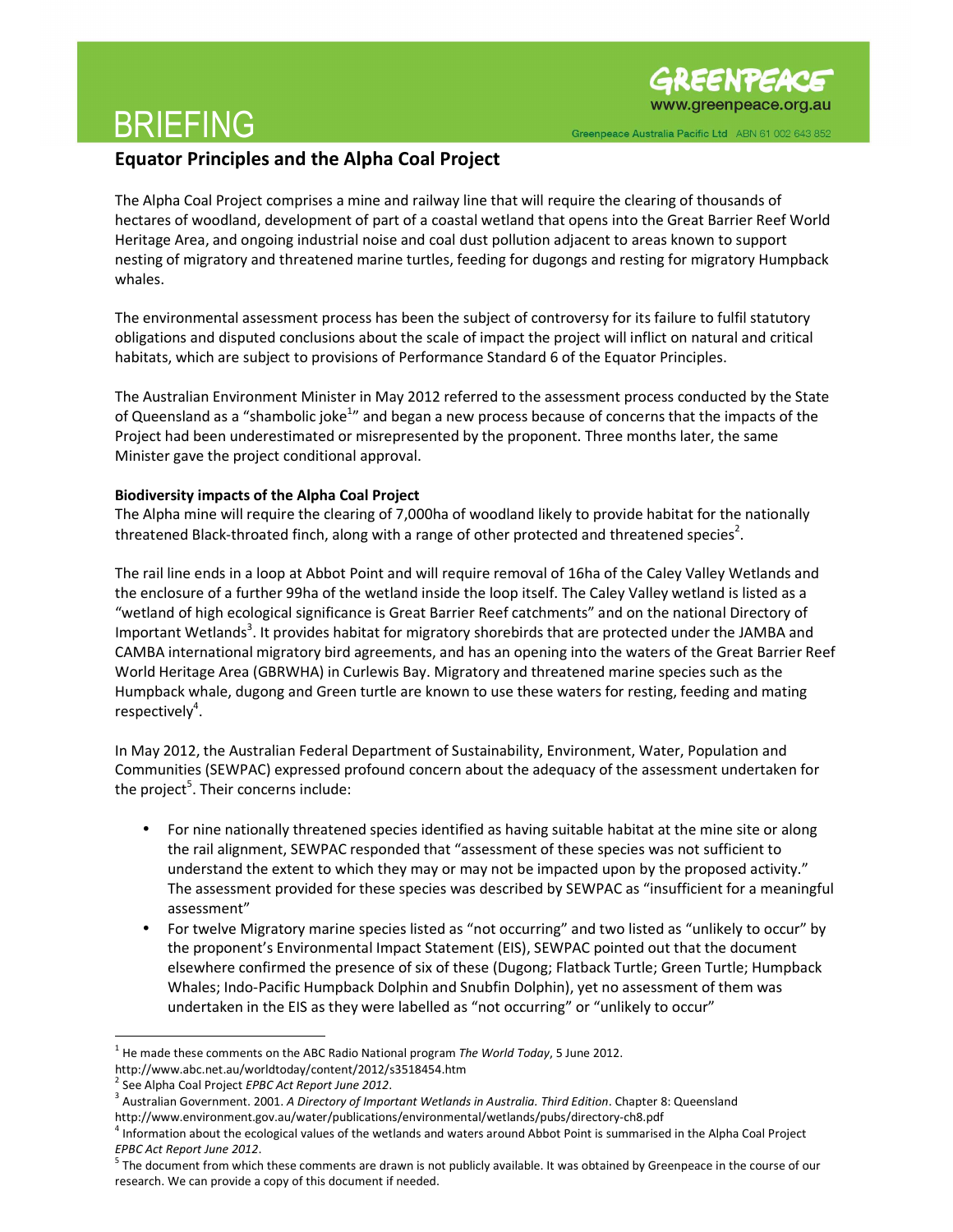# BRIEFING

**IREENPEACE** www.greenpeace.org.au

• The method and quantity of surveys conducted for many nationally threatened species did not meet requirements established by SEWPAC. The Coordinator General's report acknowledges this in saying "SEWPaC has advised them that the survey effort applied to the project, given its scale, do not meet the department's survey guidelines"

#### Critical habitat

Paragraph 16-18 of Performance Standard 6 of the Equator Principles deals with critical habitat and reviewing these standards against the Alpha Coal Project reveals that the Project will lead to the permanent loss or alteration of more than one area fitting the Equator Principles' definition of critical habitat, and would therefore be a breach of this framework.

- Paragraph 17 stipulates that the client will not implement any project activities in critical habitat unless it is demonstrated that "The project does not lead to measurable adverse impacts on those biodiversity values for which the critical habitat was designated, and on the ecological processes supporting those biodiversity values." This is not been the case with the Alpha Coal Project.
- The critical habitat affected by the Alpha Coal Project includes 7,000ha of bushland to be cleared for the mine. In their comments on the assessment, SEWPAC state that the survey effort for this species was inadequate, but that:

If present, any population of Black-throated Finch would be considered important. While further discussion does relate to potential impacts to habitat for this species, it should be noted that if the species is found or believed to be present, the estimated 7,154 hectares of largely contiguous habitat on the proposed mine site would almost certainly be considered "habitat critical to the survival of a species"

- The proponent of the mine failed to adequately survey for this species but surveys undertaken by the community in nearby properties have sighted the finch.
- In any case, even were the proponent of the mine to argue that they have been able to meet the requirements of paragraph 17 of Performance standard 6, paragraph 18 requires that the proponent should "where a client is able to meet the requirements defined in paragraph 17, the project's mitigation strategy will be described in a Biodiversity Action Plan and will be designed to achieve net gains of those biodiversity values for which the critical habitat was designated." This has not occurred for the Alpha Coal Project.

#### Habitat for migratory species

 $\overline{a}$ 

Critical habitats are also defined in Paragraph 16 of Performance Standard 6 as habitat supporting globally significant concentrations of migratory species.

- The Australian policy for designating important habitat for migratory species is habitats that support at least 0.1 per cent of the flyway population of a single species, or at least 2000 migratory shorebirds, or at least 15 shorebird species<sup>6</sup>.
- The rail loop for the Alpha Coal Project at Abbot Point would enclose 99ha of the Caley Valley Wetlands (CVW), and will clear a further 16ha of this wetland, which is described a "wetland of high ecological significance in a Great Barrier Reef catchment" and which opens into the waters of the Great Barrier Reef World Heritage Area.
- SEWPAC were, again, highly critical of the survey work undertaken in the Caley Valley Wetlands, and remarked that

 $^6$  See EPBC Act Policy Statement 3.21 "Significant impact guidelines for 36 migratory shorebird species" http://www.environment.gov.au/epbc/publications/pubs/migratory-shorebirds.pdf